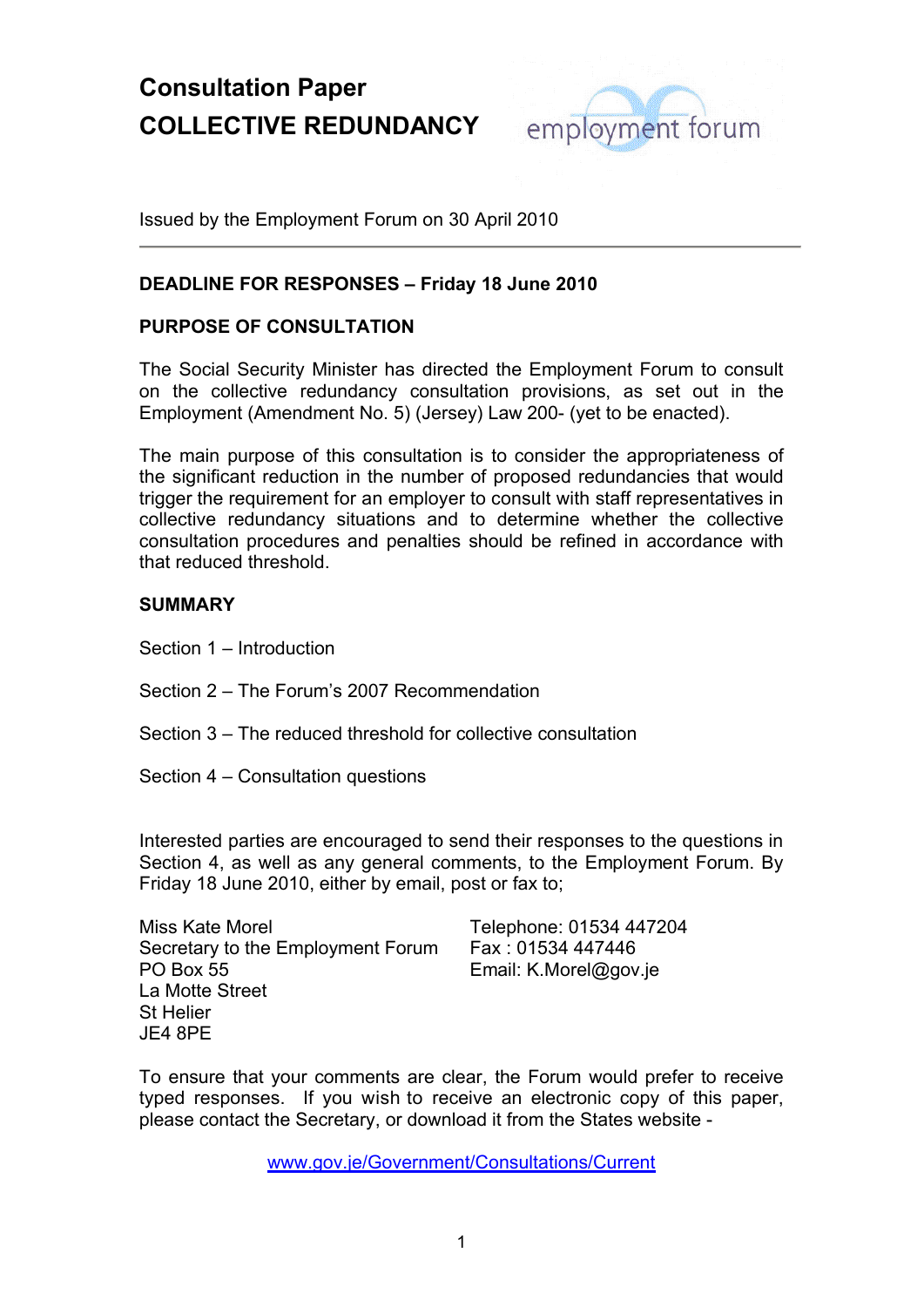

### **Section 1 - Introduction**

As part of Phase 2 of the employment legislation programme, the Employment Forum consulted on the issues of redundancy and business transfers in 2006 and made a recommendation to the Social Security Minister on 16 February 2007 (detailed further in Section 2).

Legalisation introducing protection for employees in redundancy situations was presented as an amendment to the Employment (Jersey) Law 2003 and the States adopted the Proposition on 1 April 2009, as amended by a further Proposition from Deputy Southern (detailed further in Section 3). The redundancy legislation has been awaiting Privy Council approval since April 2009.

### **Section 2 - The Forum's 2007 Recommendation**

In addition to recommending that employees should be entitled to a statutory redundancy payment, the Forum recommended procedures that an employer must follow when proposing to make a specified number of redundancies. This included the requirement to consult collectively with a trade union representative or elected staff representatives on behalf of employees, and penalties if an employer fails to consult collectively.

The Forum recommended that employers should be required to consult collectively when proposing redundancies in a **non-unionised** workforce only when 21 or more redundancies are being proposed in a 90 day period.

The Forum had also recommended that, where the employer formally recognises a trade union or staff association, collective consultation requirements should be triggered where two or more redundancies are proposed in a 90 day period. This departs from the position in the UK where the threshold of 20 applies to unionised and non-unionised environments.

The duty to consult collectively means that an employer must consult a representative (or representatives), whether of a trade union, staff association or other elected employees, and give them the information that it would normally be required to give each individual who may be affected by the proposed redundancies. Where a trade union is not recognised by the employer in respect of the employees, the law provides that the employer must make arrangements for staff representatives to be elected.

The Forum's proposal was considered to be an appropriate threshold on the basis that a larger employer is more likely to recognise and negotiate with a union and be accustomed to consulting with staff collectively. The threshold is similar to the UK threshold and EU Directive, as well as being a recognised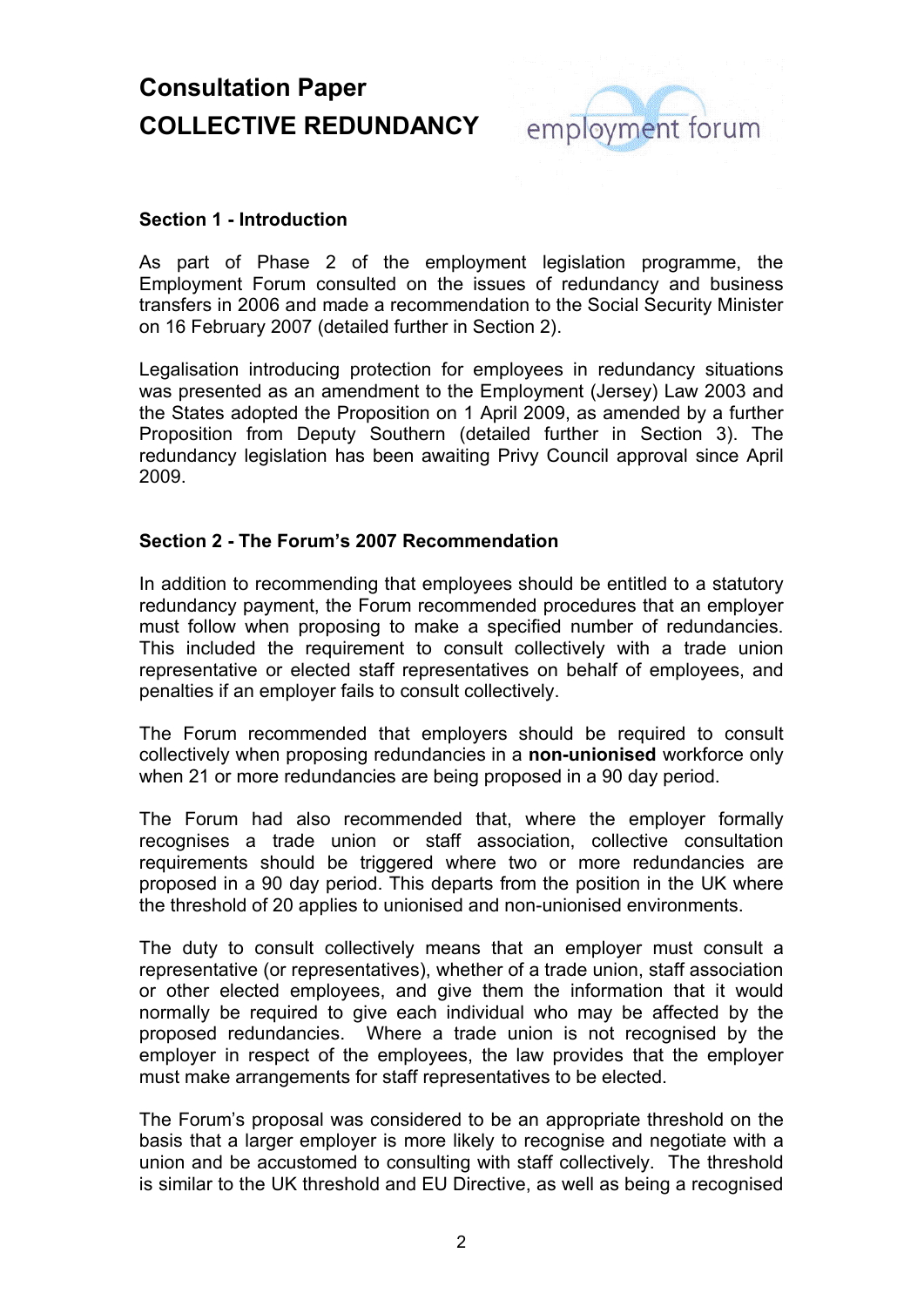

threshold (in terms of total number of employees) that is applied in the Employment Relations (Jersey) Law 2007.

The UK chose to define 'collective redundancy' as a proposal for 20 or more redundancies at one establishment during a 90 day period, irrespective of how many people are normally employed in that establishment. This was one of two options set out in the EU Directive. The other EU option defines collective redundancy as, where the following numbers of redundancies are proposed *over a period of 30 days:*

- at least 10 in establishments normally employing more than 20 and less than 100 workers,
- at least 10% of the number of workers in establishments normally employing at least 100 but less than 300 workers,
- at least 30 in establishments normally employing 300 workers or more.

The intention of the provisions in the UK and European Directive were aimed at large and heavily unionised workforces, of which there are few in Jersey.

The Forum had considered recommending a non-legalistic approach to collective consultation as it was mindful of the caution expressed by many respondents (not only employers) that collective consultation procedures set out in law would add unnecessary complexity given the adequacy of unfair dismissal as a disincentive to breach any individual consultation requirements.

The requirement to consult collectively does not remove an employer's obligations to make redundancies fairly, so a dismissal on the grounds of redundancy may still be found to have been unfair by the Employment Tribunal if **individual** consultation has not also taken place.

Some of the consultation respondents felt strongly that a statutory duty to consult collectively would be excessive for Jersey and that the example of the Isle of Man should be followed, providing for statutory redundancy payments with guidance (rather than legislation) relating to collective consultation.

The Forum is aware that the Social Security Minister accepted the stringent provisions relating to collective consultation only on the basis that a high threshold was in place to trigger these additional requirements.

### **Section 3 – The reduced threshold for collective consultation**

The States approved an amendment (as proposed by Deputy Geoff Southern) to the draft redundancy legislation. Part of the amendment provides that employers with a **non-unionised** workforce will be required to consult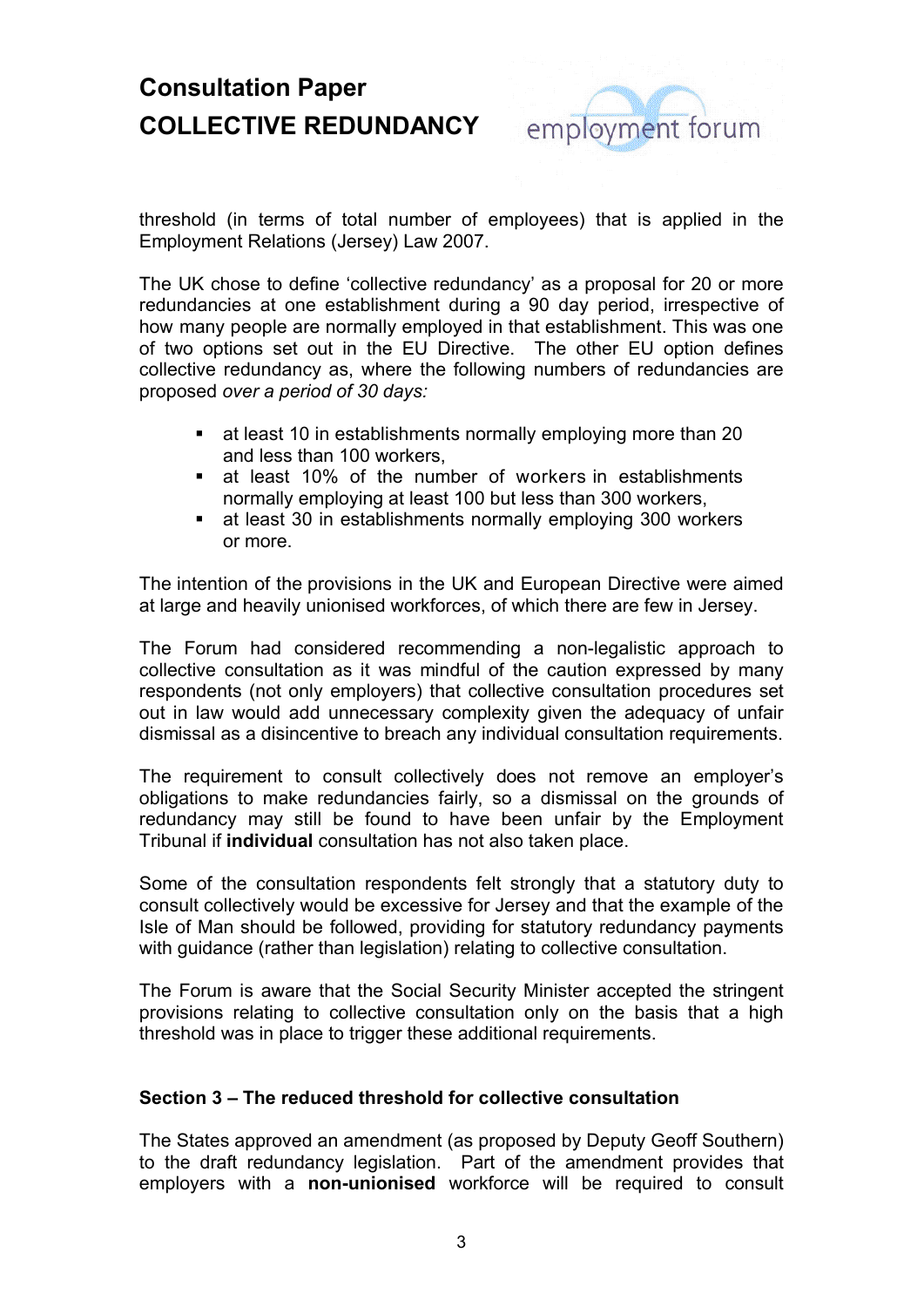

collectively when proposing 6 or more redundancies in a 90 day period. This is contrary to the Forum's recommendation and makes a major change to the definition of collective redundancy.

During the States debate of reduced threshold, the Social Security Minister stated; *"If Members adopt the amendment I may be forced to re-consult with the Employment Forum with a view to possibly amending the law before it comes into force."* Following the debate, the Minister asked the Forum to consider the effect of the amendment and the Forum presented its recommendations to the Social Security Minister in August 2009, as summarised below.

The Forum had been advised that, during training courses and seminars, the Jersey Advisory and Conciliation Service and local law firms had noted the concern of some employers that the threshold of six proposed redundancies is far too low.

The Forum was interested to note comments received by the UK's Department of Trade and Industry in response to a consultation dated September 2006. Trade union respondents had commented that the requirement for employers to consult only where they are proposing to make 20 or more employees redundant should be abolished, or at least reduced. However employers considered that the existing consultative obligations were too onerous on employers, particularly small business, and that the threshold should be raised from 20 to 50 proposed redundancies.

The Forum has no doubt that this is an issue that will polarise responses in this way, as with many employment legislation issues, and that employers, particularly small employers, will be very concerned about the reduced threshold.

The Forum noted that much of the States debate had focussed on whether 21 is an appropriate number for Jersey given that Jersey has more small employers and fewer large employers than the UK.

According to the 2008 manpower figures, 23% of companies in Jersey employ 6 or more employees and 6% of companies employ 21 or more employees. In contrast, 83% of employees in Jersey work for a company with 6 or more employees and 37% of employees work for a company with 21 or more employees.

However, the threshold relates to practical arrangements for large scale redundancies and consultation on strategic rather than individual matters. The practicalities and complexity that the collective consultation provisions are intended to assist with do not apply in small scale redundancies; this is not a question of what threshold is appropriate for a small jurisdiction.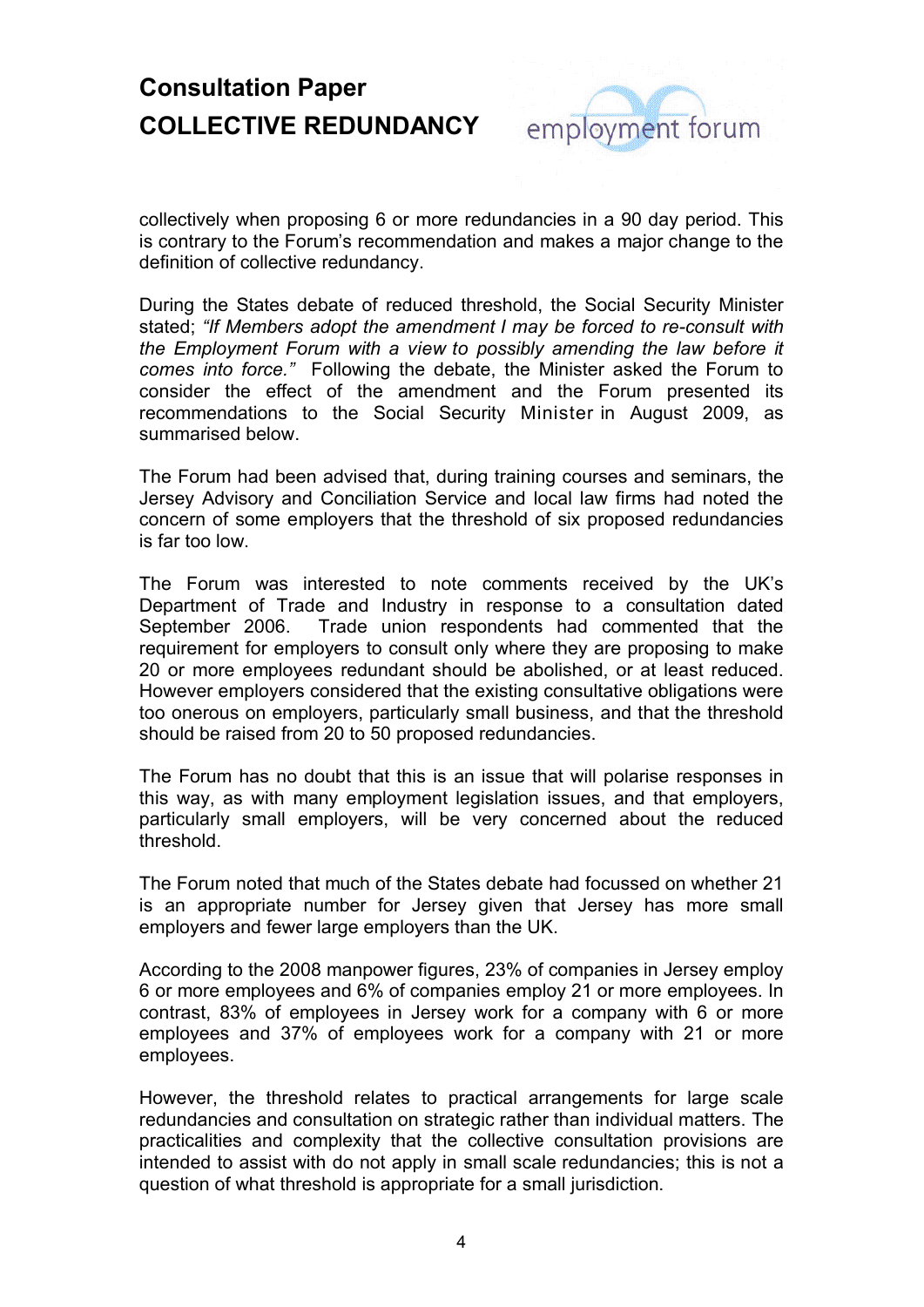

Where only six redundancies are proposed during a 90 day period, the Forum is concerned that it will be significantly more difficult for an employer to determine how those redundancies will affect the business and other staff, as well as whether further redundancies may be required in future. The following scenario demonstrates one particular concern of employers *(the report at Appendix 1 provides another example – see paragraphs 31-33).*

An employer with six employees decides to make three employees redundant to try to save his business and the three remaining jobs. This in itself will not trigger the collective consultation requirements and the employer has consulted each of the three employees individually so as not to fall foul of unfair dismissal legislation. The employer finds two months later, however, that the business must close, making his other three staff redundant within the "protected" period. Even if the employer consults those three employees individually, he has unintentionally failed to meet the collective consultation requirements for the total of six redundancies in 90 days and may be required to pay a protective award of up to 13 weeks wages for each of the six employees, on top of any other amounts owed.

The protective award is a penalty for the employers wrong doing; it is not intended to reflect that the employee has suffered a loss. The potential cost of these awards is likely to have detrimental effect on small employers, particularly as the protective award is not capped at £600 per week, as with statutory redundancy payments.

As noted by JACS, this aspect of the amendment also raises issues of concern in the public sector as there are a large number of employees across a number of unrelated business areas and yet all States Departments have the same employer. There could easily be a total of six proposed redundancies across various departments within a period of 90 days. To ensure that the requirements of the law are not contravened, a States Department will have to ensure that collective consultation is undertaken in regard to every single proposed redundancy. This gives rise to difficulty in terms of the 'pool' for selection; whether the 'pool' for selecting an administration post for redundancy extends to all similar administration posts throughout the Public Sector.

The amendment has redefined collective redundancy; however it has not refined the subsequent procedures and penalties accordingly. The Forum would emphasize that its recommendations in relation to collective consultation would have been very different had it had been aware that the recommendations would apply equally to both large and small scale redundancies, particularity as the penalties for non compliance are potentially severe and costly, as currently drafted. The Forum would have considered the particular elements; the protected period, the details of the consultation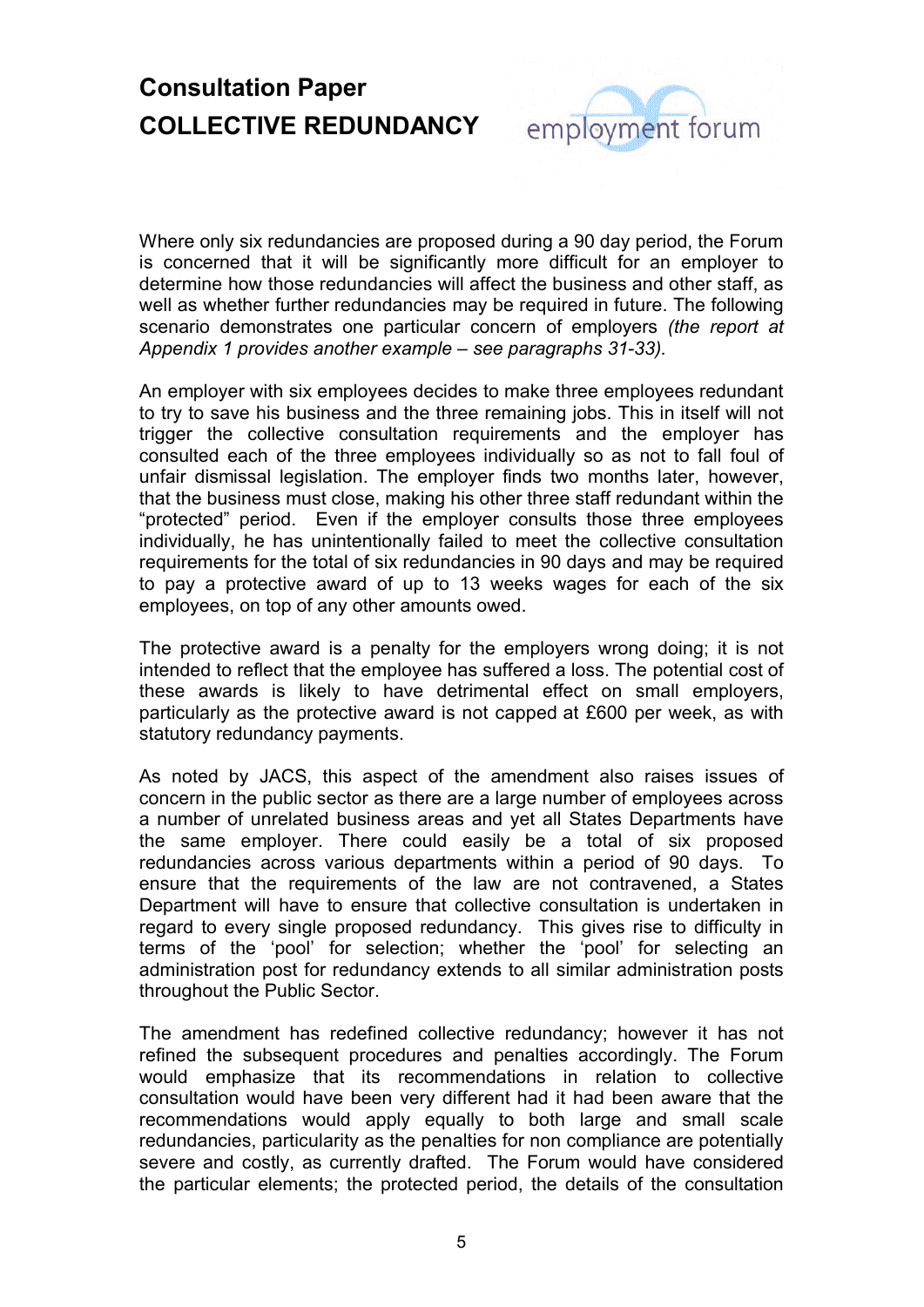

process, the period in which the redundancies are proposed and the penalties, in reference to a small employer's more limited capacity for large scale consultation and collective matters.

The Forum is concerned that this important aspect of the recommendation was overturned, with no evidence or comparative information to justify why Jersey should be more restrictive than other jurisdictions in regard to collective consultation. The Forum was disappointed that an arbitrary figure replaced the Forum's carefully considered threshold, which was agreed upon by the Forum unanimously on the basis of all the information available, including best practice in other jurisdictions and European principles, as well as consideration of the views received through consultation.

The Forum noted that it has no mandate to revisit individual aspects of the recommendation, as Deputy Southern has done, without further public consultation on the package of provisions relating to the collective consultation process. Having considered the Forum's recommendations, the Social Security Minister decided to ask the Forum to consult further with the public on the collective redundancy consultation package as a whole.

### **Section 4 – Consultation**

As a starting point for further consultation, and on the advice of the Minister, the Forum commissioned a report from an expert in this field. Mr Darren Newman provided a report, from which excerpts are quoted prior to each of the questions that follow and is attached in full at Appendix 1.

Mr Newman is an employment lawyer who regularly writes for leading employment law journals and is consultant editor for the IRS Employment Law Bulletin. He specialises in providing employment law training, bringing a practical approach to all employment law topics. He has provided training locally on Jersey's employment legislation, as well as to major UK Government departments, local authorities, public bodies and large commercial organisations.

### **The collective consultation threshold**

The Forum had recommended that employers should be required to consult collectively when proposing redundancies, in a non-unionised workforce, when **21** or more redundancies are proposed in a **90 day** period. The amendment reduced the threshold from 21 to **6** proposed redundancies.

Whilst not advocating the UK provisions on collective consultation as an example to be followed, Darren Newman has stated on the subject of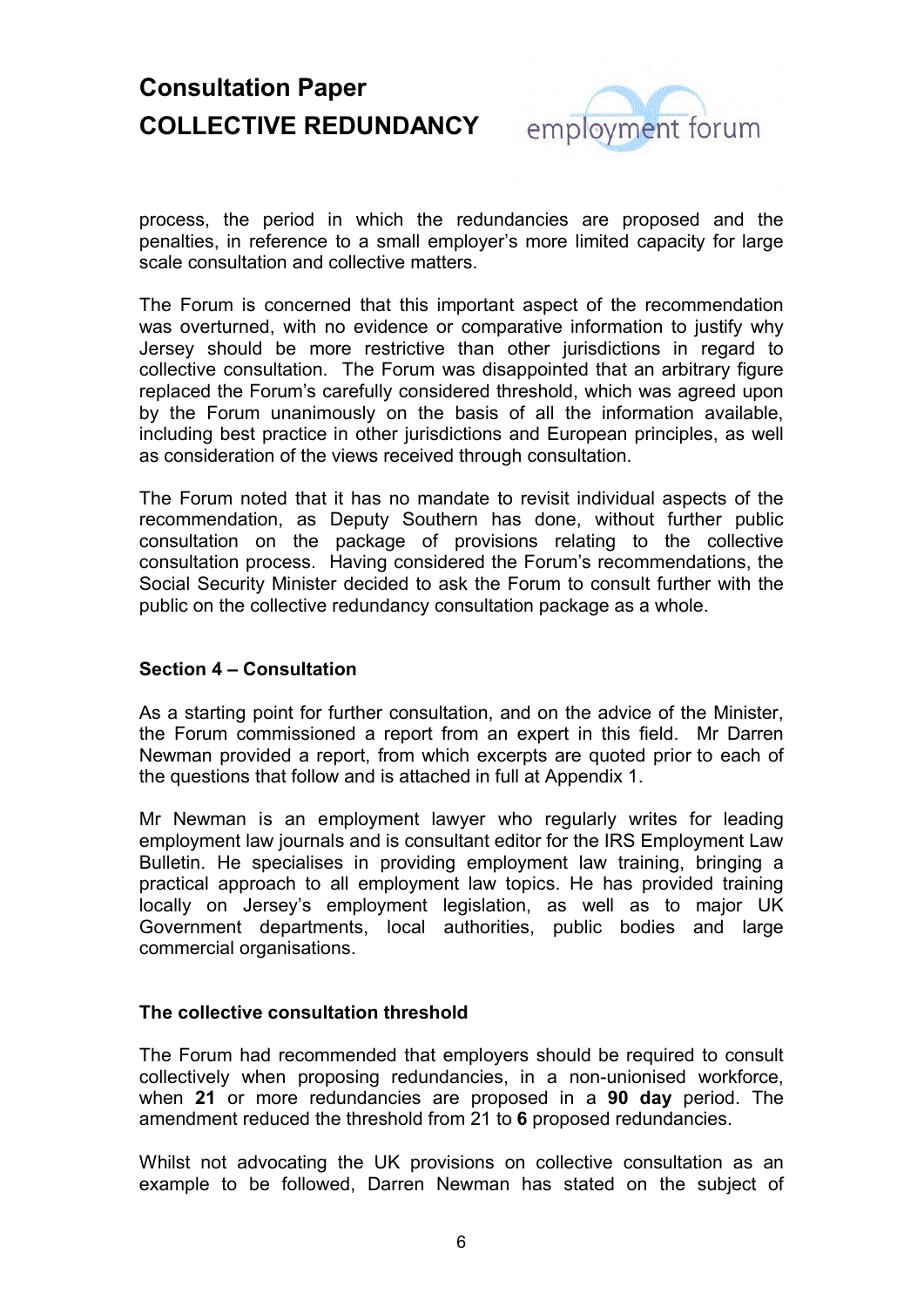

thresholds that *"there is a clear rationale for them being set at the level that they are in the UK and that a lower threshold – at least for non-unionised workforces – could have negative consequences."*

In particular there will be an impact on small employers. The report notes that, *"small employers are already likely to struggle with the need to avoid dismissing employees unfairly and ensuring that the individuals are consulted about the situation… If this is extended to the need to consult with representatives as well as the individuals this is likely to be a considerable burden. Small employers are also likely to have a direct relationship with individual employees which will make the consultation of elected representatives seem artificial. It may even be disruptive as those employees who are not representatives may feel excluded from discussions in which they would otherwise expect to be taking an active part...In the absence of a trade union the employer will be obliged to invite the employees to hold an election for representatives to take part in the consultation process. Both employer and employee are likely in such a case to find the requirement absurd. It would make more sense to consult all six employees individually – and the*  law on unfair dismissal would require just that. It is hard to see how an *additional requirement to consult representatives would result in either a fairer workplace or more effective management decisions - although it would provide an additional legal avenue for employees and the prospect of increased compensation."*

The report also comments that the low threshold can be seen as inappropriate for large employers; *"the whole scheme of the Law assumes that the redundancies in question are part of a single project and therefore linked. However, in very large establishments it is perfectly possible, indeed likely, that six employees could be made redundant over a three month period without any link between individual situations which would allow meaningful consultation to take place….the requirement for the employer and employees to come up with a group of elected representatives who can represent this very varied group of employees sensibly seems rather onerous and bureaucratic.*

*Of course such problems could also arise with a threshold of 21 – but they will be less frequent and are much more likely to at least involve an important strategic decision to downsize being taken by the employer. With a threshold of six there is a clear risk that the normal ebb and flow of employee numbers in large organisations will trigger a duty to consult that runs completely counter to the employer's culture and the expectations of employees. In so far as the rules of collective consultation have a purpose it is clear that they are intended to deal with issues that are best dealt with through consultation with representatives rather than the employees themselves."*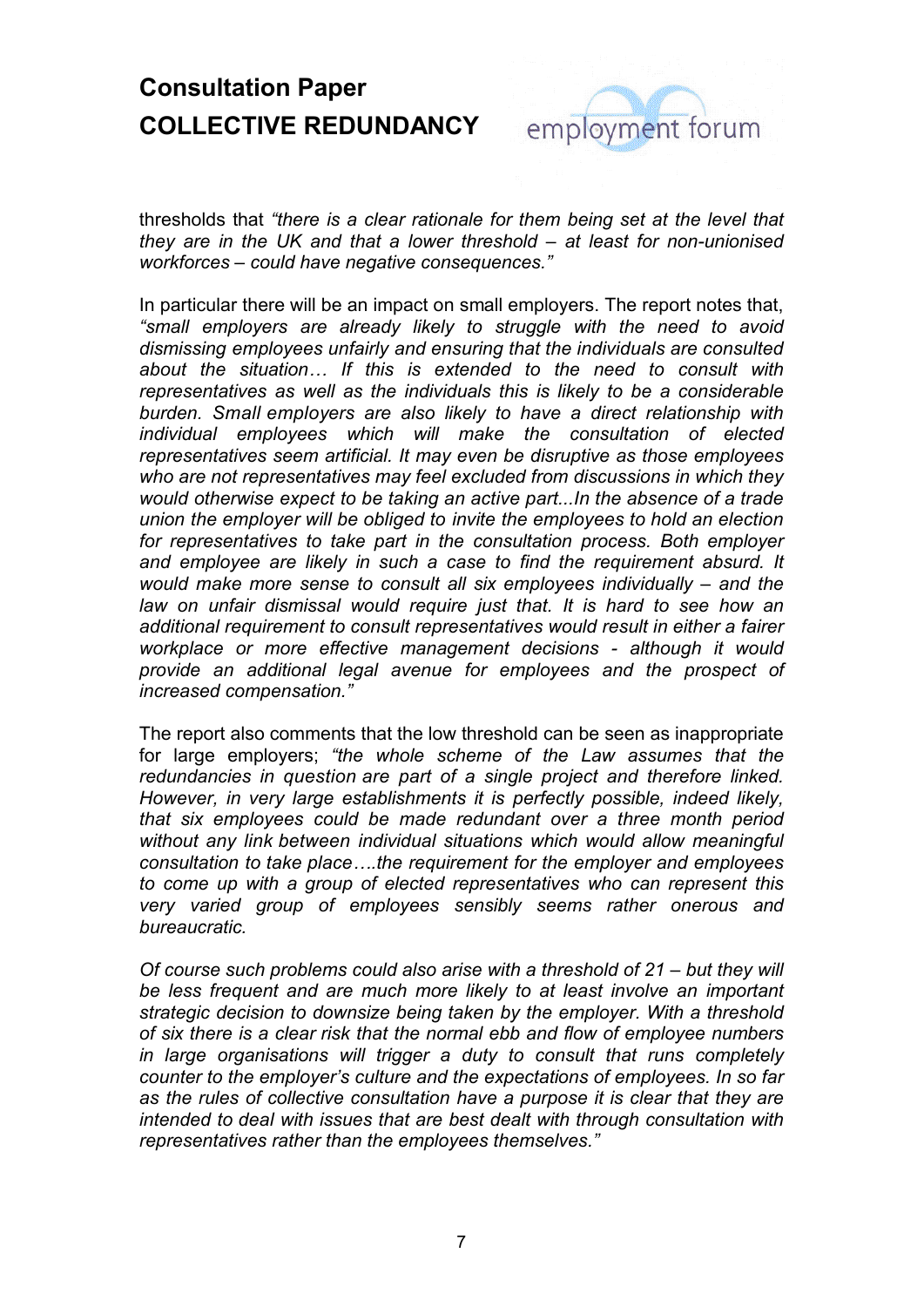

The Forum is aware that, as the States has already approved the reduced threshold, the Minister would prefer not to simply seek to overturn that decision by recommending that the recommended threshold of 21 is reinstated. The Forum however feels that it is essential to ask the question as a starting point, before going on to consider the other aspects of the procedure in view of the revised threshold.

**Question 1** - How many proposed redundancies should trigger the requirement for an employer to consult collectively where a workforce is not unionised?

- 6 (the current threshold, as amended)
- 21 (the threshold as previously recommended by the Forum)

Other, please specify

Please give reasons for your response

### **The period of consultation and protective award**

The time frame for consultation and the protective award are directly related, in that the potential award of up to 13 weeks pay relates to an employers failure to consult during the 90 day protected period.

Darren Newman has commented that *"The protective award itself (the remedy for failure to consult)…was conceived as a way of removing any benefit an employer may gain from not consulting by dismissing employees quickly and was therefore phrased as a duty to pay the employee for a 'protected period'….It can be seen then that when the UK envisioned collective consultation in relation to a small number of redundancies, it was anticipated that the consultation period would be shorter and that any protective award would also be limited."*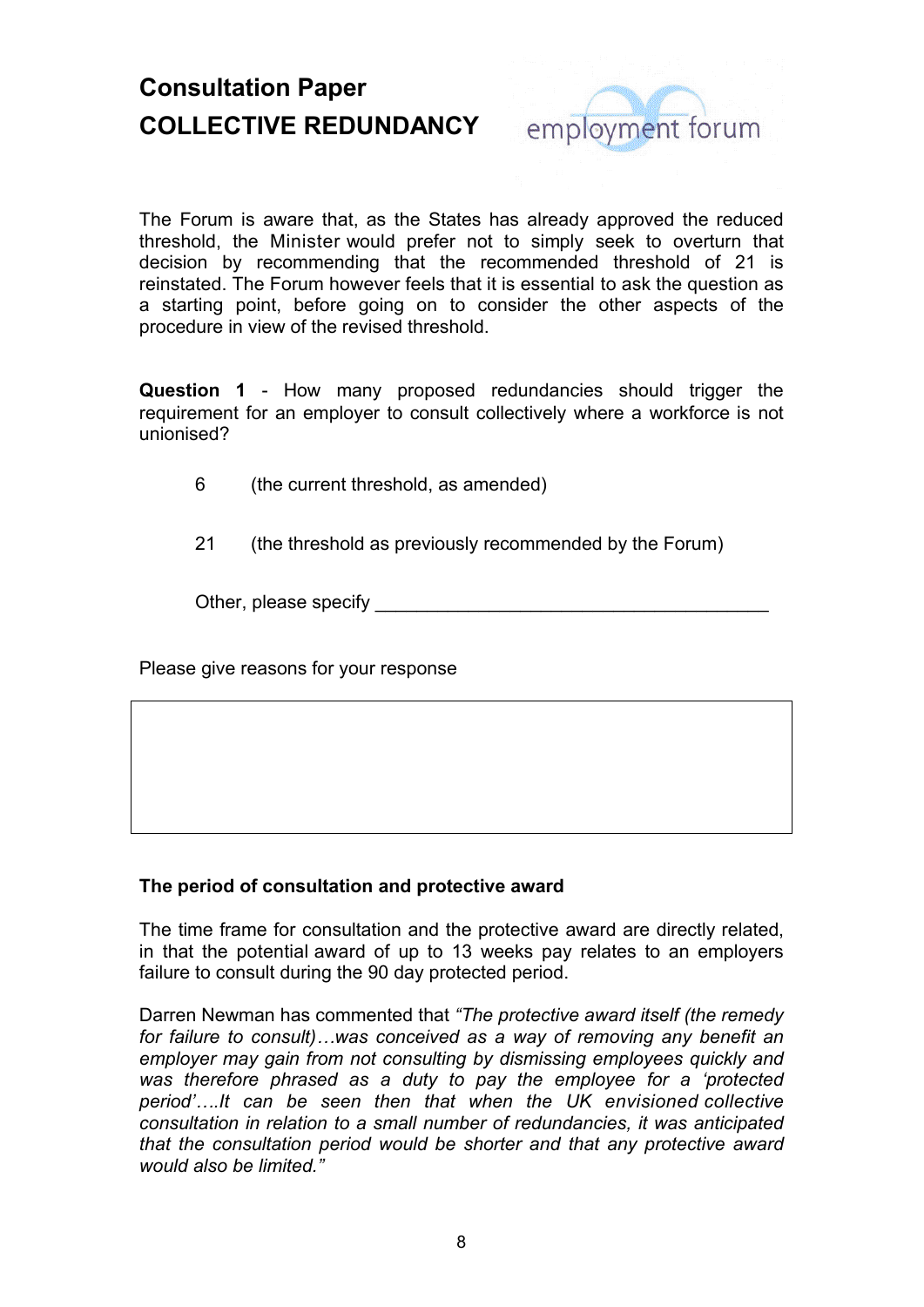

**Question 2** - Assuming that the threshold must remain at 6 for non-unionised employees, should the collective consultation requirements apply where an employer is proposing to dismiss 6 or more employees within a period of -

30 days?

90 days?

Other period, please specify **EXALL** 

Please give reasons for your response

**Question 3 -** Should the maximum protective award (penalty) that may be awarded by the Tribunal where an employer has failed to comply with the consultation requirements match the period you have selected in Question 2?

Yes

No

If no, please give reasons for your response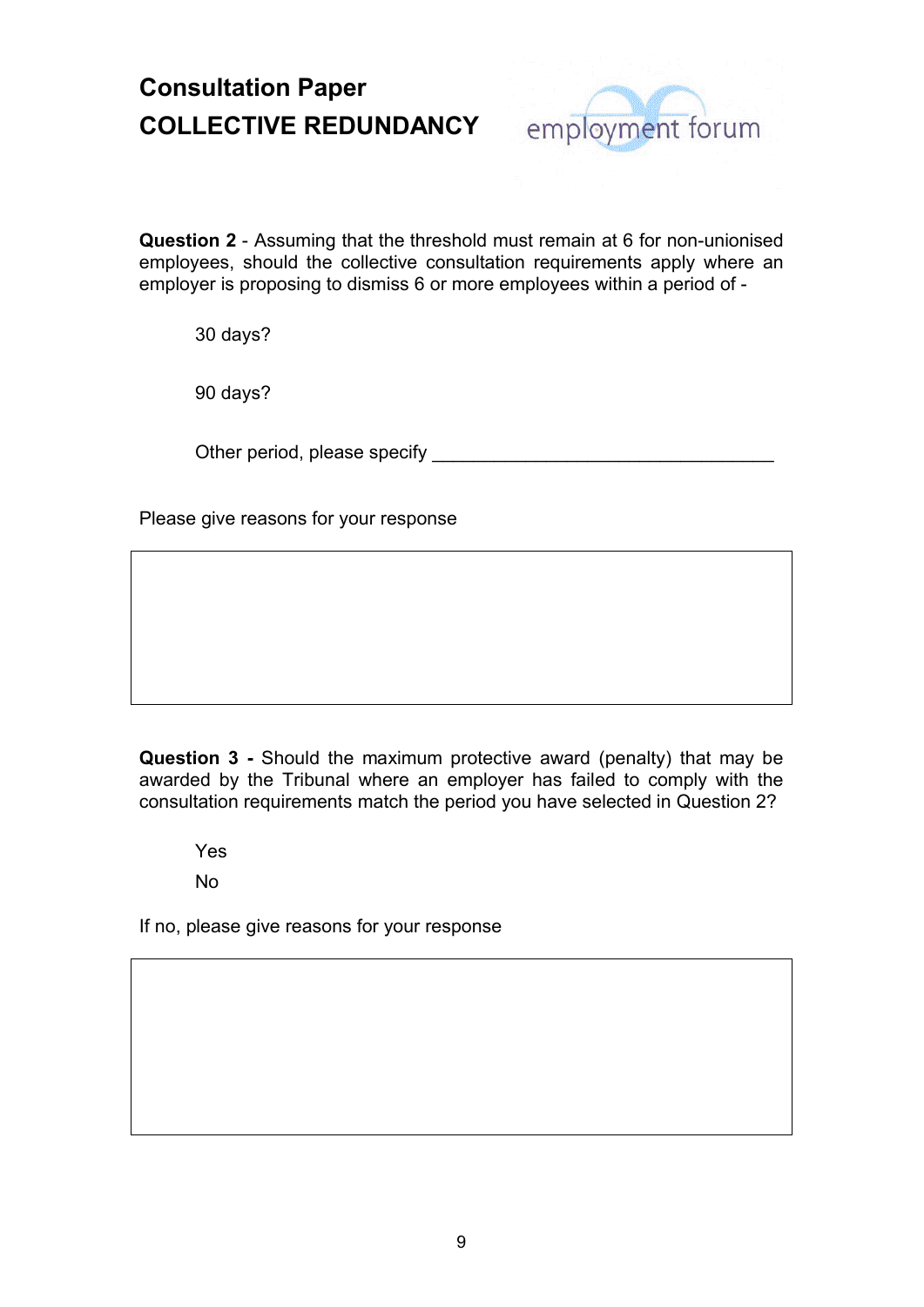

**Question 4 -** Should weekly pay be capped for the purpose of calculating the protective award? *(Note - weekly pay is capped for the purpose of redundancy payments at current average earnings - £620.)*

Yes

No

Please give reasons for your response

### **Unionised workforce**

The law currently provides, as recommended by the Forum, that where employees are represented by a trade union or staff association that is recognised by the employer, collective consultation requirements should be triggered where two or more redundancies are proposed in a 90 day period.

**Question 5** - How many proposed redundancies should trigger the requirement for an employer to consult collectively where a workforce is unionised?

2 (the current threshold, as amended)

6 (the threshold for non unionised employees)

21 (the threshold as previously drafted)

Other, please specify

Please give reasons for your response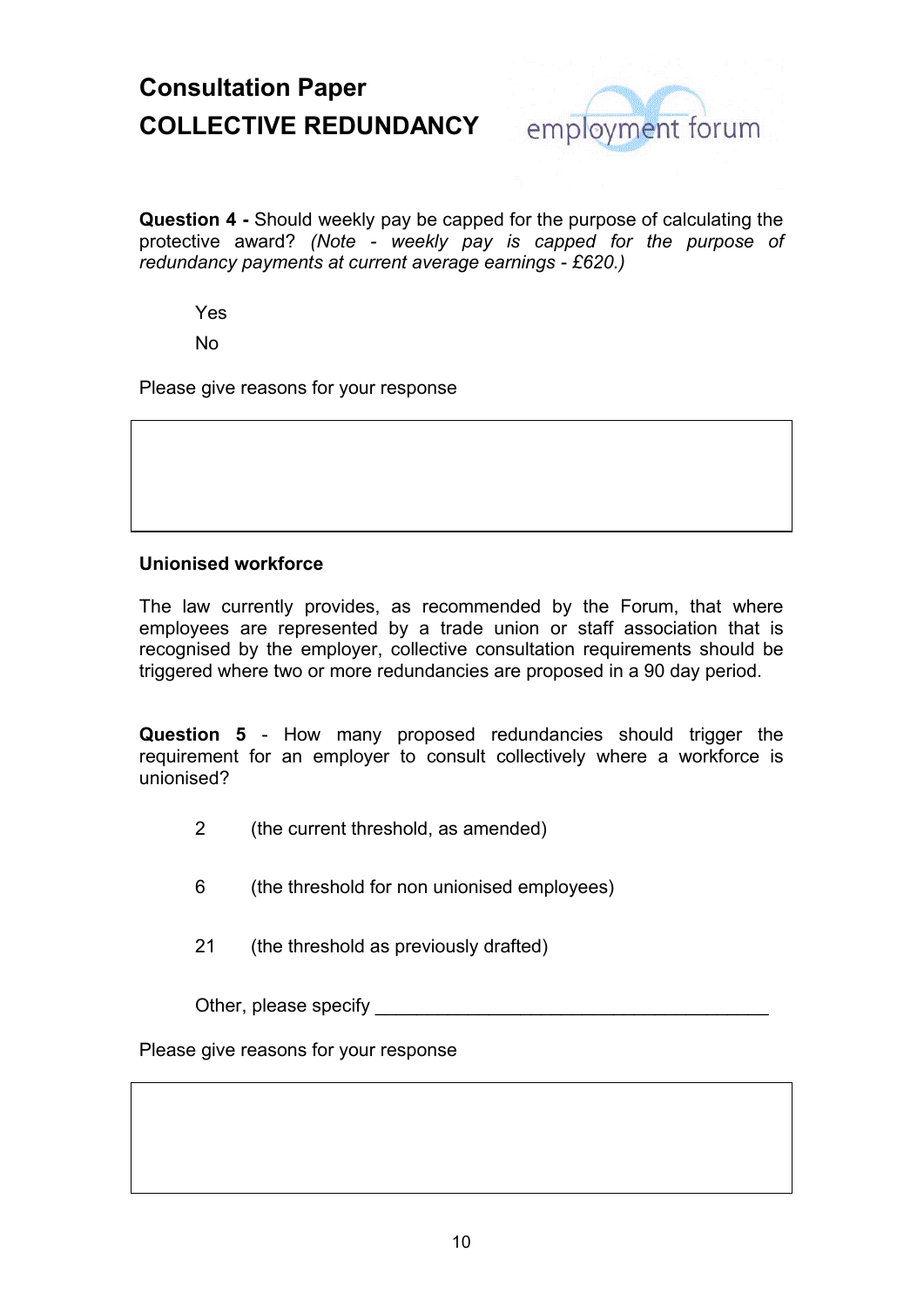

Darren Newman has commented that, *'if there are only 2 employees at risk of redundancy then consultations with the union could be carried out rather more quickly than 30 days and that the fixed period provided for is therefore excessive. In that context a protective award of up to 13 weeks' pay can also be seen as punitive rather than simply compensating for the lost period of consultation."*

**Question 6 -** Assuming that the threshold must remain at 2 for unionised employees, should the collective consultation requirements apply where an employer is proposing to dismiss 2 or more unionised employees within a period of -

30 days

90 days

Other period, please specify

Please give reasons for your response

### **Taking an Employment Tribunal complaint**

Darren Newman has pointed out that, *"Under the UK provisions, a claim for a protective award must be lodged by the employee representatives rather than by the individual employees affected. Individuals can only claim where the employer has failed to designate representatives at all. It is not, therefore, open to an individual employee to challenge the quality of the consultation carried out unless the employee representatives choose to do so. Under the Jersey Law the position is different. A complaint may be presented by any of the affected employees or representatives. It is therefore much more likely that an employer who makes employees redundant will be challenged under this law because a single aggrieved employee may well simply add a claim for failure to consult to his or her claim for unfair dismissal."*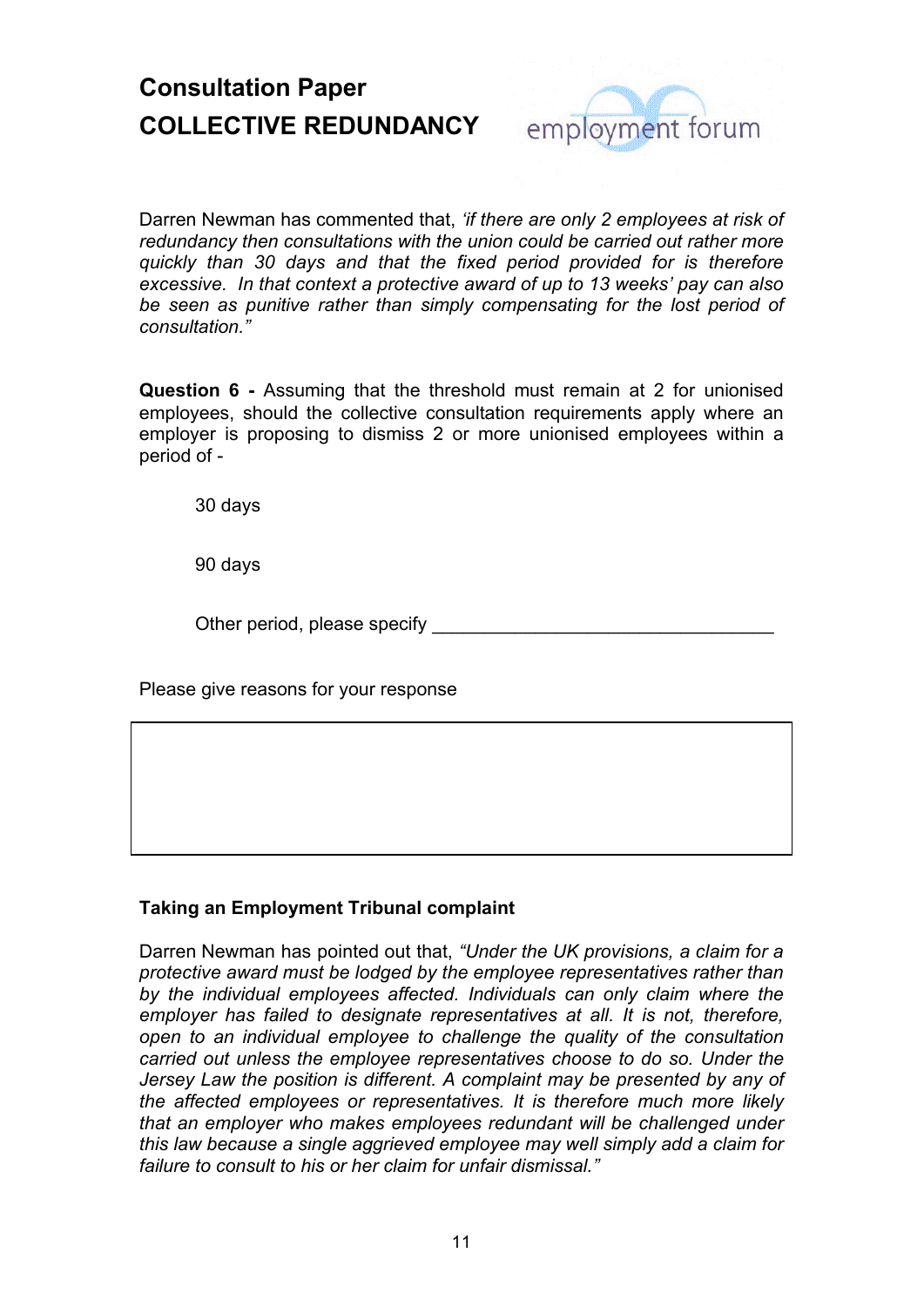

The opportunity for employees to claim individually, rather than via a trade union or elected staff representative, was not based on a recommendation of the Forum and the Forum believes that this is an unintended and inappropriate outcome.

**Question 7 -** Should the law clarify that a claim for a protective award may only be taken to the Tribunal by union representatives and elected staff representatives, rather than individuals?

Yes

No

Please give reasons for your response

**Question 8** - Do you have any other comments on this consultation paper?

*The Forum would be grateful to receive your comments on any aspect of this consultation paper.*